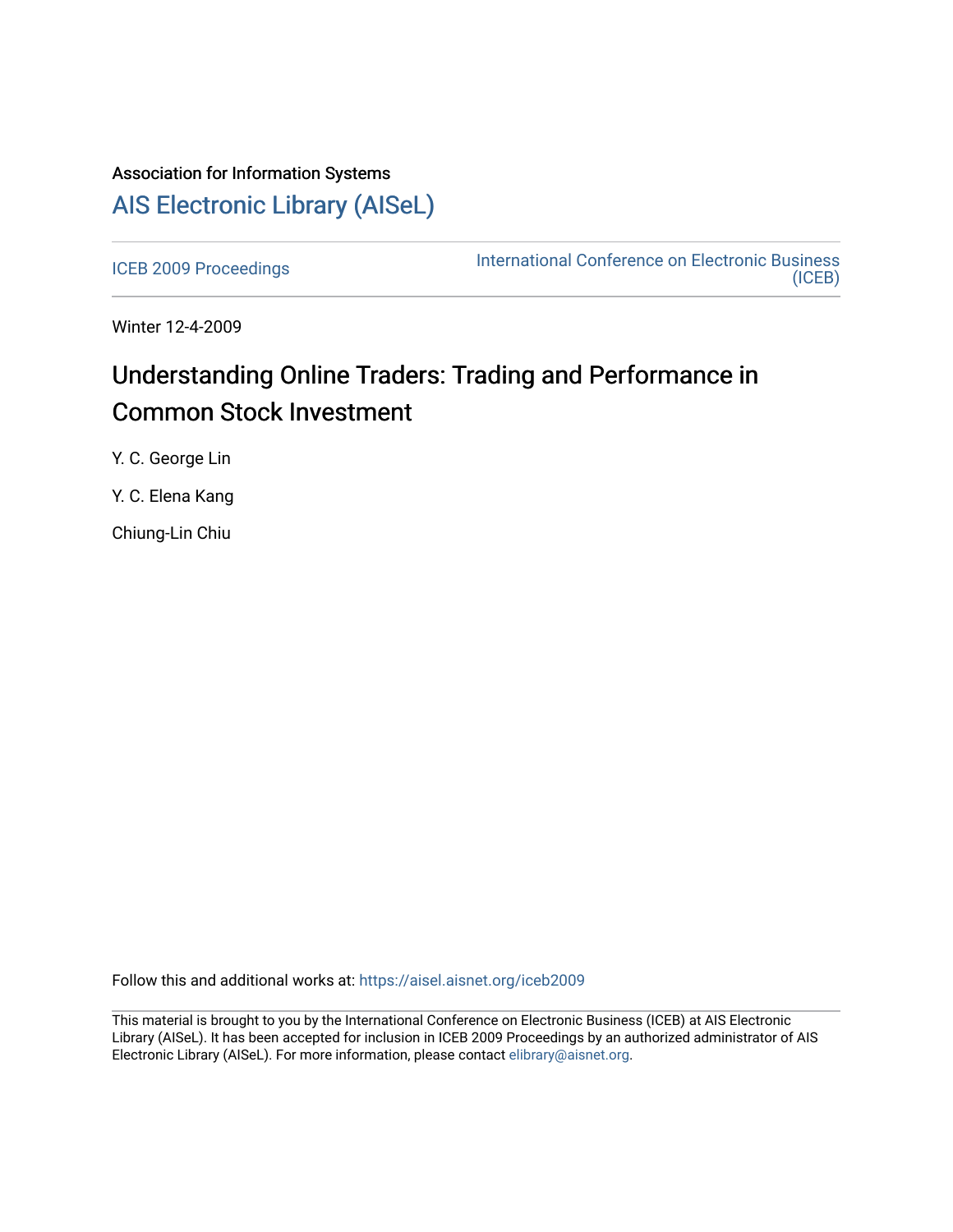## **UNDERSTANDING ONLINE TRADERS: TRADING AND PERFORMANCE IN COMMON STOCK INVESTMENT**

Y. C. George  $Lin<sup>1</sup>$ , Y. C. Elena Kang<sup>2</sup> and Chiung-Lin Chiu<sup>3</sup> Department of Accounting and Information Technology, National Chung Cheng University, Taiwan, R.O.C **1 actycl@ccu.edu.tw; 2 kangyuchi@gmail.com; 3 jolenesf@gmail.com**

#### **Abstract**

This paper analyzed the effect of online trading on investors' trading behavior based on investors' trading data provided by a major security firm in Taiwan. Our empirical findings are summarized as follows:

- 1. Male and the younger traders preferred online trading. Investors who had better gross return tend to switching to online trading mechanism.
- 2. Even though investors traded more actively after going online, their trade performance is not negatively affected.
- 3. Online trading does not significantly increase information-triggered trades (speculative trading), even though there is more access to information after going online.
- 4. Finally, the order execution efficiency of online trading is better than phone-based trading.

**Keywords :** online trading, trade performance

#### **Introduction**

Online trading has originally prospered in America, especially with Ameritrade being the pioneer and more and more securities companies involved in this market. Prior to the online trading phenomenon, the US securities market was primarily dominated by institutional investors. With rapid technology growth and widespread adoption along with the competitive lower transaction fees aggressively promoted by online trading brokerage firms, many retailer investors have shown tremendous interest in the online trading market. As a result, online investors have witnessed the growing trend of online trading towards the mainstream.

The online trading market in Taiwan has witnessed its dramatic growth in terms of overall trading volume since the adoption of online trading in 1997. In recent years, few researchers support the view that overconfidence of information caused by online trading leads to information-based trading and poor investment performance. It has become a worthwhile research topic to discuss the effect of such an online trading platform in the context of trading behavior and performance, specifically with aggressive promotion of competitive transaction fees and individualism by leading online trading securities firms.

Online trading platform is capable of providing extensive real-time market data and analysis to a large number of online traders. According to the investigation held by leading US investment web sites "Motley Fool" (1998) and "The Syndicate" (1998), approximately 70% interviewees indicated that research on the web was the primary channel to obtain market data and information for decision making. However, information overload without professional analysis may contribute to risky decision making process for certain investors (Barber and Odean 2002).

The primary source of the research data is from a major Taiwanese securities firm regarding its online trading activities from January 2004 through October 2005. This research is intended to investigate the behavior of online traders in the following areas:

- 1. What characteristics would lead traders to perform online trading?
- 2. What impact would online trading make to the online trading behavior and performance of the traders?
- 3. What effect would online trading have on information-triggered trades (speculative trading), provided that there is more access to market data and information?
- 4. What impact does online trading have on transaction efficiency of online investors?

### **Methodology**

The primary data sources for this research are exacted from the intraday and the company's price information from a major Taiwanese securities firm on the investment from January 2004 through October 2005. In addition, the weekly transaction volume for each common stock and rate of return emanate from Taiwan Economic Journal (TEJ). To analyze the weekly behavior in stock trading after going online, this research assumes that all investors deal with trade in the last day of the week and ignoring the intraweek trade.

We selected 1,247 samples as the first time online traders and selected 1,247 comparison samples of non-online traders. The research methods are stated as follows:

#### *A. Descriptive Statistic*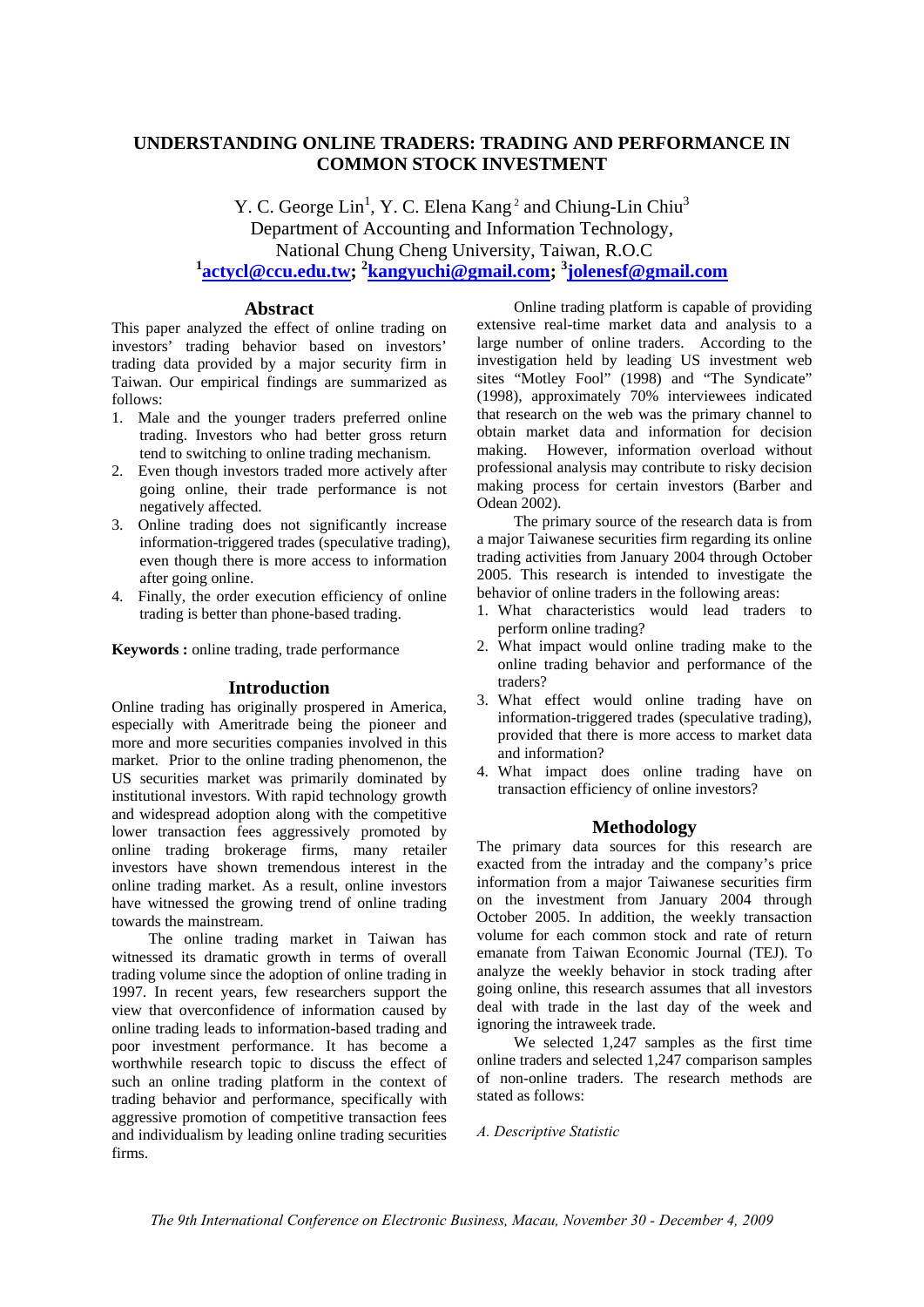By dividing the total samples into online and nononline groups, this research analyzes investors' attributes of becoming the online traders through descriptive statistics.

*B. The effect of online trading on total turnover rate*  The total turnover rate is calculated on the weekly basis to confirm investors' personal behavior in Taiwan Stock Exchange. Also we calculate the turnover rate by summarizing market capitalization of purchase and sale (half) divided by weekly balance of market capitalization. The same methods stated above are used to calculate the total turnover rate of comparative samples (before and after going online).

#### *C. The effect of online trading on information triggered trading*

Investors can obtain the latest investment information from Internet; therefore, many securities firms provide free web information to attract investors. Barber and Odean (2002) think overconfident investors will overestimate the value of their private information obtained from Internet, causing them to trade too actively. In this research, we compare the trade reaction before and after going online. We measure speculative trading by total turnover rates. Under the circumstance of higher total turnover rate, investors trade more actively due to the impact of obtaining market trade information from Internet.

#### *D. The effect of online trading on investment performance*

It is very important to discuss investment performance of online trading. In this research, we measure investment performance by examining riskadjusted excess return. The related calculation methods and definitions are as follows:

#### (1) Gross return

The gross weekly return is calculated as

$$
R_t^j = \frac{\sum_{i=1}^n W_{ii}^j R_{it}}{\sum_{i=1}^n W_{it}^j}
$$
 (1)

Where  $R_i^j$  is the gross weekly gross return of stock *j* common stock in week  $t$ ,  $R_i$  is the gross return of *i* common stock in week *t*, and  $W_i^j$  is

 $i$  stock market price  $\times$   $j$  common stock position divi ded by

 $\sum_{n=1}^{n}$  (*i* stock market price  $\times$ *i*  $(i$  stock market price  $\times$  *j* common stock position) (2) Calculate risk-adjusted return

This research uses Famma-French 3 factor CAPM to calculate benchmark risk-adjusted return on measuring performance.

①estimate parameter of  $β<sub>i</sub>$ ,  $S<sub>i</sub>$  and  $h<sub>i</sub>$  by 3 factor CAPM as

$$
r_{ii} = \beta_i (RM_i - RF_t) + s_i SMB_t + h_i HML_t + \varepsilon_T \quad (2)
$$

- $r_{it}$  : return for stock *i* in week *t*
- $RM_{t}$ : weekly rate of return of TAIEX

 $_{RF<sub>i</sub>}$ : risk-free rate by using 1 year certificate deposit rate

- $SMB_t$ : return of portfolio in week *t* for small Co. minus return of portfolio in week *t* for big Co.
- $_{HML_{t}}$ : return of high book-to-market ratio portfolio in week *t* for small Co. minus return of high
- book-to-market portfolio in week *t* for big Co.  $\beta$ <sub>*i*</sub> : risk parameter for market
- $s_i$ : risk parameter for company size

 $h_i$ : risk parameter for book-to-market equity ratio

○<sup>2</sup> By using the parameter from 3 factor CAPM to estimate the benchmark return  $(R_i^{j}$  *Benchmark*  $)$  for investment account

$$
R_{i}^{j\text{ }Benchmark} = \frac{\sum_{i=1}^{n} W_{i}^{j} \left[ \beta_{i} \left( RM_{i} - RF_{i} \right) + s_{i} \, SMB_{i} + h_{i} \, HML_{i} \right]}{\sum_{i=1}^{n} W_{i}^{j}}
$$
(3)

where

- $R_{\mu}^{j}$  *Benchmark* : benchmark risk-adjust return for account *j* common stock in week *t*
- $W_{it}^{j}$ : Weight of market capitalization for account *j* common stock in week *t* on investment portfolio

$$
[\beta_i (RM_i - FM_i) + s_i SMB_i + h_i HML_i] : benchmark risk-adjust return for istock in t week
$$

**3**) Calculate excess market return ( $FR<sup>j</sup>$ )

*The 9th International Conference on Electronic Business, Macau, November 30 - December 4, 2009*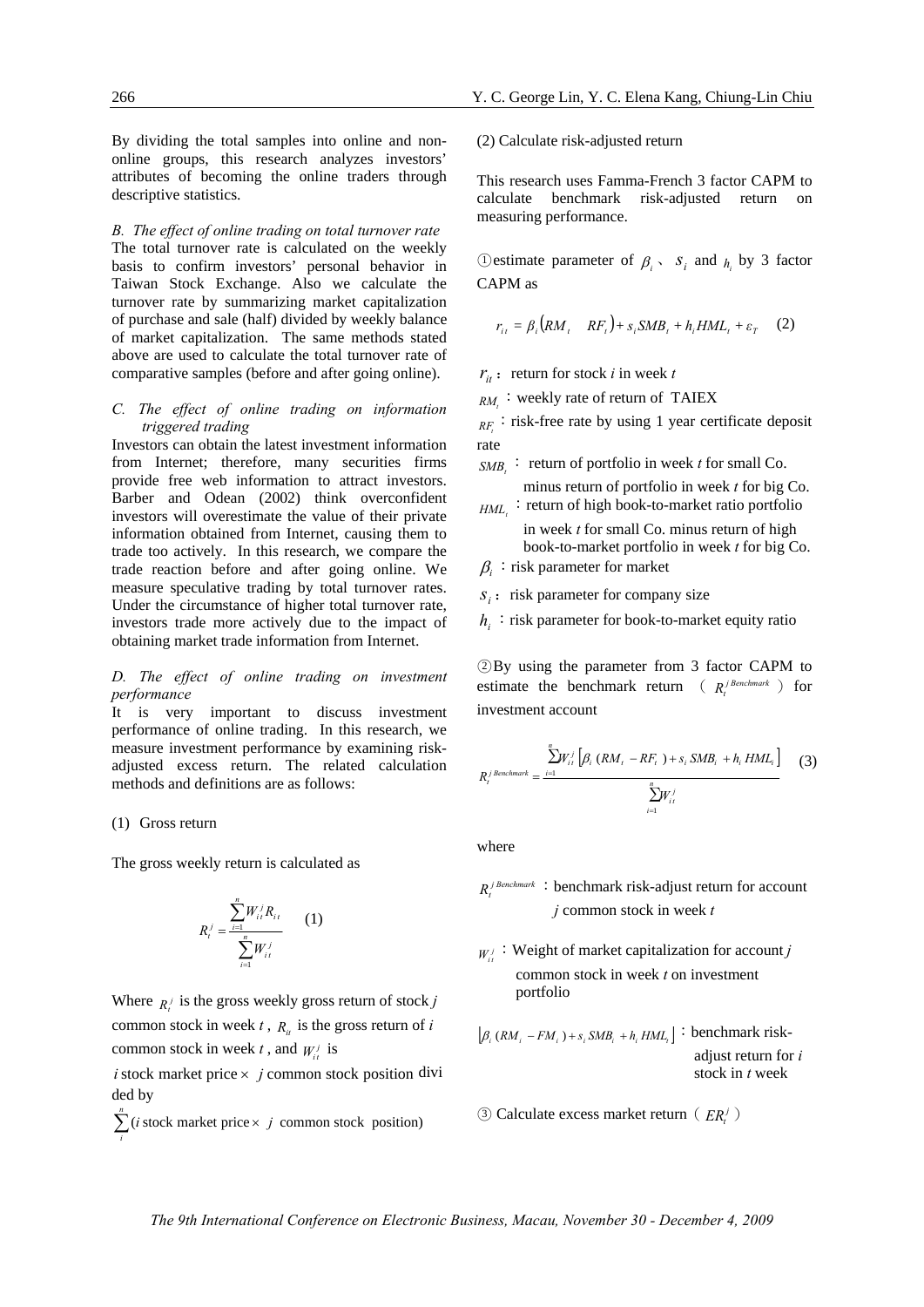*j Benchmark t j t <sup>j</sup> ERt* = *R* − *R* (4)

*E. The effect of information- triggered trade (speculative trading) on performance before and after going online* 

The effect of trade information triggered speculating trading on performance before and after going online is calculated as

$$
R_t^{PB} = \frac{\sum_{i=1}^{n_t^{PB}} w_{it}^{PB} * r_{it}^{PB}}{\sum_{i=1}^{n_t^{PB}} w_{it}^{PB}}
$$
 (5)

where

 $R_{\perp}^{PB}$  : purchase before going online, the original return rate of portfolio for trade information triggered trading in week 2 before week *t*

$$
w_{it}^{PB} = \frac{i \text{ stock buying market price} \times \text{buying quantity}}{\sum_{i}^{p_{B}} (i \text{ stock buying market price} \times \text{buying quantity})}
$$

 $r_{it}^{PB}$ : purchase before going online, the return rate of stock *i* for trade information triggered trading in week2 before *t* week

We will use the same method stated above to calculate  $R<sup>SB</sup>$  (*SB* :sales before going online) and  $R_t^{PA}$  (*PA:*Purchase After going online) and  $R_t^{SA}$ ( *SA*:Sales After going online. (  $ER_t^{PB} - ER_t^{SB}$  ) <  $\left( ER_t^{PA} - ER_t^{SA} \right)$  means investors will buy better performing stocks and sell poor performing stocks because they can get more investment information such as trend analysis from online trading.

*F. The effect of online trading on investors' order execution efficiency* 

The order execution efficiency is calculated as

Efficiency of purchase price:  $, H \quad \mathbf{A} k, L$  $, H^{-1}k,$  $k, H$   $\longrightarrow$   $k$  $k$ ,  $H$ <sup> $\sim$ </sup> $\bm{I}$  $k$ ,  $\bm{B}$  $P_{kH} - P_{k}$  $P_{kH} - P_{k}$ −  $-\frac{P_{k,B}}{(6)}$ 

Efficiency of sale price:  $, H$   $\overline{I}$   $k, L$  $, S \quad \mathbf{1}_{k}$  $k, H$   $\leftarrow$   $\mathbf{1}_k$  $k, S$   $\longrightarrow$   $k, L$  $P_{kH} - P_{k}$  $P_{k,s} - P$ −  $-\frac{P_{k,L}}{(7)}$  where

 $P_{k, B}$ : purchase execution price in trade k of common stock

 $P_{k, s}$  : sale execution price in trade k of common stock

- $P_{k,H}$  : the highest execution price in trade k of common stock intraday
- $P_{k,L}$  the lowest execution price in k trade of common stock intraday

#### **Results**

#### *A. Descriptive Statistics*

In Table I, we illustrate descriptive information on the trading information based on our sample. Male online traders are 56.6%, and male non-online traders are 49%. The mean and median ages for the online investor are 39 and 37 respectively. The turnover rate for the online traders is higher than non-online traders. The average volume for each transaction online is lower than non-online.

Table I  $\rightarrow$ Descriptive Statistic of online trader and nononline trader#

| 47                            | Onlinee     | Nononlinee | A11e   |
|-------------------------------|-------------|------------|--------|
| Male $\in$                    | 56.6%₽      | 49.0%e     | 52.8%₽ |
| Age-Mean⊕                     | 38.9₽       | 40.8e      | 40₽    |
| Age-Mediane                   | 37₽         | 39∉        | 38₽    |
| Average account<br>senioritye | 4₽          | $3\varphi$ | ₽      |
| Average<br>Volume/eache       | 107.964₽    | 115,062₽   | P      |
| Turnover/year <i>e</i>        | $60.31\%$ e | 43.43%₽    | ₽      |

*B. The effect of online trading on total turnover rate* 

In Table II we outline the change of turnover rate before and after transferring to online account based on our sample. The annual turnover rate has risen to 69.8% for online traders. After transferring to online, the rate changes from original 1.3 ( 40.0% and 50.9%,  $p<0.000$ ) times to 1.5 times (69.8% and 47%, p<0.010).

*The 9th International Conference on Electronic Business, Macau, November 30 - December 4, 2009*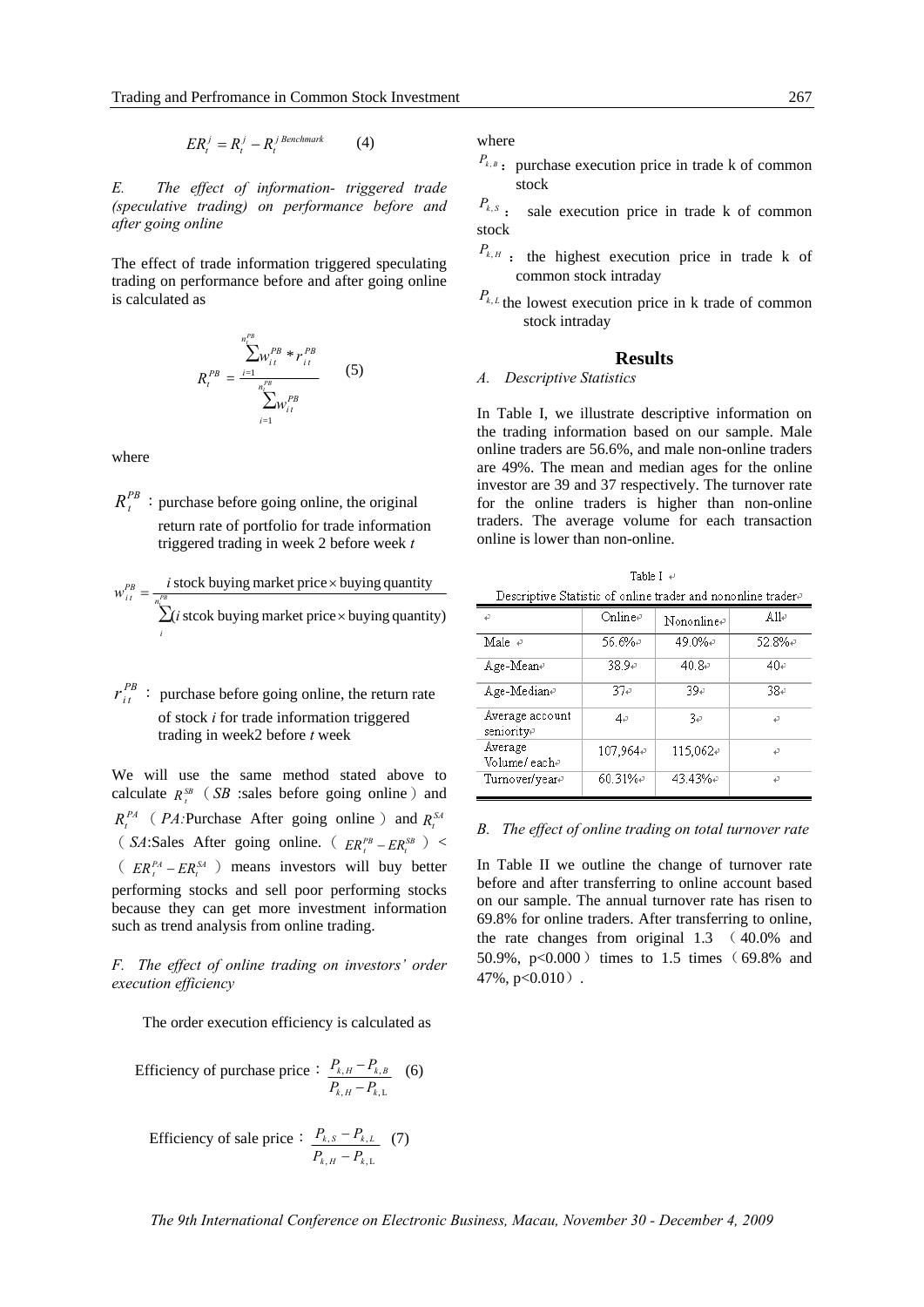| Total turnover rate before & after transferring accountet           |                            |                          |                          |  |  |
|---------------------------------------------------------------------|----------------------------|--------------------------|--------------------------|--|--|
| P                                                                   | Before                     | After                    |                          |  |  |
|                                                                     | transferring               | transferring             | Change <sub>e</sub>      |  |  |
|                                                                     | account⊬                   | account⊬                 |                          |  |  |
| Onlinee                                                             | 50.8872₽                   | 69.7632₽                 | 18.876*⊌<br>$(0.077)$ e  |  |  |
| Nononlinee                                                          | 39.6344₽                   | 47.2212e                 | 7.5868***<br>$(0.003)$ e |  |  |
| $\text{Difference}$<br>(online minus<br>nononline $\rangle \varphi$ | 11.2528****<br>$(0.000)$ e | 22.5420*+<br>$(0.010)$ e | 11.2892*↩<br>$(0.081)$ e |  |  |

Table  $H\phi$ 

p.s: \*\*\*\*,\*\*,\*indicate under significance 1%,5%,10%, t-test is significant . The numeral in ( ) stands for p-value

#### *C. The effect of online trading on trade information triggered trading*

From Table III, the annual turn over rate for online traders before transferring is 50.2%. It comes to 20.3216%, decreases to 29.9% (p<0.000), different from expected.

Table  $\text{HL}$ Total turnover rate before & after transferring accounted (trade information triggered trading).

| D                                                                                         | Before                   | After                       |                             |
|-------------------------------------------------------------------------------------------|--------------------------|-----------------------------|-----------------------------|
|                                                                                           | transferring<br>accounte | transferring<br>account⊬    | Change∉                     |
| Onlinee                                                                                   | 50.2268₽                 | 20.3216+                    | -29.9052****<br>$(0.000)$ e |
| Nononlinee                                                                                | 23.3324₽                 | 41.3452e                    | 18.0128***↓<br>$(0.000)$ e  |
| Difference<br>26.8944****↓<br>(online minus<br>$(0.001)$ e<br>nononline $\rangle \varphi$ |                          | -21.0236****<br>$(0.000)$ e | -47.918****<br>$(0.000)$ e  |

p.s: \*\*\*\*.\*\*.\*indicate under significance 1%.5%.10%, t-test is significant . The numeral in () stands for p-value

#### *D. The effect of online trading on investment performance*

This research measures investment performance by looking into gross return and risk-adjusted return. This research employs three-factor model(Fama and French ) to calculate  $\alpha_i$  (constant for excess return) ·  $\beta_i$  (parameter for market risk) ·  $S_i$ ( parameter for company scale ) and  $h_i$  ( risk

parameter for book-to-market ) as risk-adjusted return. The return rates for online and non-online before and after transferring account are shown in Table IV.

Table IV $\psi$ 

| Return rate before & after transferring accounte                    |                  |                                    |                                   |                              |
|---------------------------------------------------------------------|------------------|------------------------------------|-----------------------------------|------------------------------|
| P                                                                   | Đ                | Before<br>transferring<br>account⊬ | After<br>transferring<br>accounte | $Change+$                    |
| $On$ -line $\phi$                                                   | Gross<br>Returne | $-0.1241e$                         | $-0.1585e$                        | $-0.0344 \nu$<br>$(0.569)$ e |
|                                                                     | Extra<br>Returne | 1.8733₽                            | $2.0019 +$                        | $0.1286***$<br>$(0.012)$ e   |
| Non<br>on-linee                                                     | Gross<br>Returne | $-0.2953e$                         | $-0.1790e$                        | $0.1163***$<br>$(0.012)$ e   |
|                                                                     | Extra<br>Returne | 1.8644e                            | $2.0152 +$                        | $0.1508***$<br>$(0.000)$ e   |
| $\text{Difference}$<br>(online<br>$minus \leftarrow$<br>nononline)e | Gross<br>Returne | $0.1712***$<br>$(0.008)$ e         | $0.0205 +$<br>$(0.648)$ e         | $-0.0819 +$<br>$(0.559)$ e   |
|                                                                     | Extra<br>Returne | $0.0089 +$<br>$(0.869)$ e          | $-0.0133 +$<br>$(0.756)$ e        | $-0.0222 +$<br>$(0.412)$ e   |

p.s: \*\*\*,\*\*,\*indicate under significance 1%,5%,10%, t-test is significant  $\circ$  The numeral in ( ) stands for p-value $\circ$ 

| E. |                    |  | The effect of information-triggered trading     |  |
|----|--------------------|--|-------------------------------------------------|--|
|    |                    |  | (speculative trading) on performance before and |  |
|    | after going online |  |                                                 |  |

The net excess return for sales before online  $(E_{R_t^{PB}} - ER_t^{SB})$  is -1.3162 (p<0.000). The net excess return for sales after online  $\left( E R_t^{p_A} - E R_t^{s_A} \right)$  is -1.3144 ( $p<0.000$ ). Both of them are negative, which means online traders are not able to achieve better return on investment though there is more access to information after going online.

Table  $V \rightarrow$ Price execution efficiency of online and phone-based ordere

| ₽         | Online<br>order∉ | Phone-based $\leftrightarrow$<br>order∉ | Differencee                   |
|-----------|------------------|-----------------------------------------|-------------------------------|
| purchase₽ | 0.5954e          | 0.4498e                                 | $0.1456***$<br>$(p<0.000)$ +  |
| sale∉     | 0.5023e          | $0.3964 \div$                           | $0.1059***+$<br>$(p<0.000)$ + |

p.s: \*\*\*\*,\*\*\*,\*indicate under significance 1%,5%,10%, t-test is significant. The numeral in ( ) stands for p-value  $\theta$ 

*F. The effect of online trading on investor's order execution efficiency* 

In Table V, the efficiency of purchase price is 0.5954 by Internet, and 0.4498 by phone. The difference is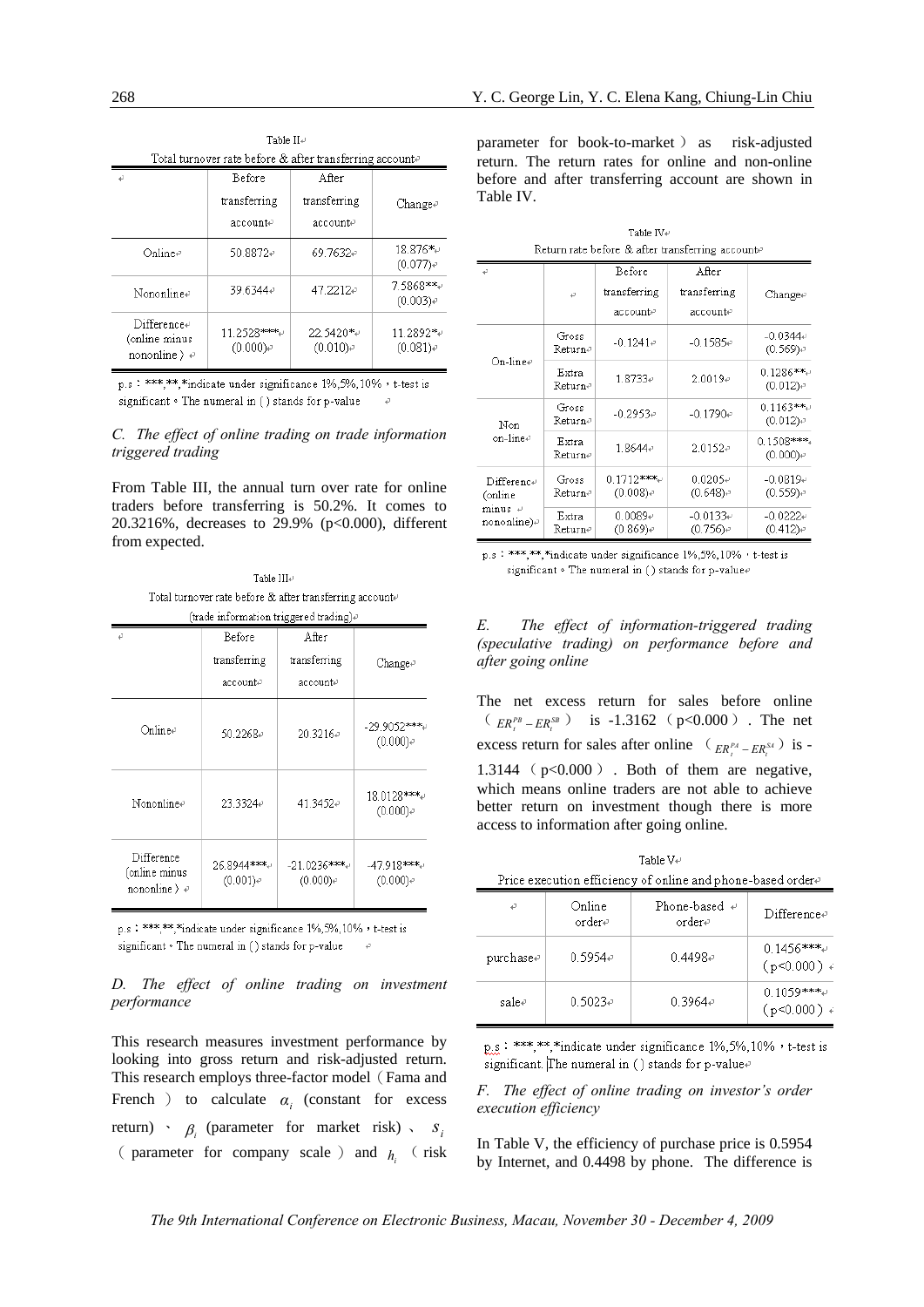$0.1456$  ( $p<0.000$ ). The efficiency of sale price is 0.5023 by Internet, and 0.3964 by phone. The difference is  $0.1059$  ( $p<0.000$ ). That means the order execution efficiency of online trading is better than phone-based trading.

#### **Conclusions**

The previous studies have focused on the effect of investors' turnover rate and performance on online trading. However, few studies have been done on the effect of order execution efficiency on online trading. This research further discusses the effect of order execution efficiency since it provides valuable information for investors for selecting trading methods in a timely manner. The paper also provides managerial implication for securities firms since it analyzes gender, age and investors' behavior of online traders.

This paper analyzes the effect of online trading on investors' trading behavior and return performance based on investors' trading data provided by a major security firm in Taiwan. Our empirical findings are summarized as follows:

- 1. Male and the younger traders preferred online trading. Investors who had better gross return tend to switching to online trading mechanism and reinforcing the behavior of over confidence.
- 2. Even though investors traded more actively after going online, their trade performance is not negatively affected.
- 3. Online trading does not significantly increase information-triggered trades (speculative trading), even though there is more access to information after going online.
- 4. The security firms offer online interface for investors to place stock orders and investors can trade quickly and conveniently with an online trading mechanism.

With the empirical study we find investors can obtain price and real time information through the online system and the order execution efficiency of online trading is better than phone-based trading.

Due to research constraints that complete investors' beginning portfolio account data could not be obtained, we can use logic inference to calculate it, which is sufficient to validate the hypothesis.

As for the research suggestions, this paper obtained investors' trading data provided by a major securities firm in Taiwan, including gender, age and tenure. In order to protect investors' personal information, we selected the virtual customer number. If we can get further detailed data (e.g., investors' education, marital status, income and investment experience….etc.) through securities firms to implement questionnaire, we can understand investors' behavior more.

#### **References**

- [1] Anwer, Schneible Jr. and Stevens, "An Empirical Analysis of the Effects of Online Trading on Market Reactions to Earnings Announcements." working paper, School of Management, Syracuse University,2001.
- [2] Averill, "Personal Control over Aversive Stimuli and Its Relationship to Stress," *Psychological Bulletin,* 80, 286-303 , 1973.
- [3] Balasubramanian, Konana and Menon, "Understanding Online Investors: An Analysis of Their Investing Behavior and Attitudes," working paper, University of Texas, Austin, 1999.
- [4] Barber and Odean, "Trading is hazardous to your wealth : The common stock investment performance of individual investors." *Journal of Finance*, 55, 773-806 , 2000.
- [5] Barber and Odean, "Boys will be boys: Gender, Overconfidence, and Common stock investment", *Quarterly Journal of Economics*, February, 116, 261-264,2001.
- [6] Barber and Odean,"Online Investors: Do the Slow Die First?", *Review of Financial Studies,*  Vol. 15, 455-488, 2002.
- [7] Benassi, Sweeney and Drevno, "Mind over Matter: Perceived Success at Psychokinesis," *Journal of Personality and Social Psychology,* 37, 1377-1386,1979.
- [8] Burger, "Desire for Control and the Illusion of Control: The Effects of Familiarity and Sequence of Outcomes," *Journal of Research in Personality,* 20, 66-76, 1986.
- [9] Choi, Laibson and Metrick, "Does the Internet Increase Trading? Evidence from Investor Behavior in 401(k) Plans," working paper, Harvard University,2000.
- [10] Daniel, Hirshleifer and Subrahmanyam, "Investor psychology and security market underand overreactions," *Journal of Finance* 53, 1839- 1886, 1998.
- [11] De Bondt and Thaler, Financial decision-making in markets and firms: A behavioral perspective. Robert A. Jarrow, V. Maksimovic and W. Z. Ziemba(Eds.). : *Finance, Handbooks in Operations Research and Management Science*, 9, 385-410, 1995..
- [12] Fama and French, "Common risk factors in the returns on stocks and bonds", Journal of Financial Economics, 33, pp3-56,1993.
- [13] Fischhoff, Slovic and Lichtenstein, "Knowing with Certainty: The Appropriateness of Extreme Confidence. *Journal of Experimental Psychology*, 3, 552-564.,1977.